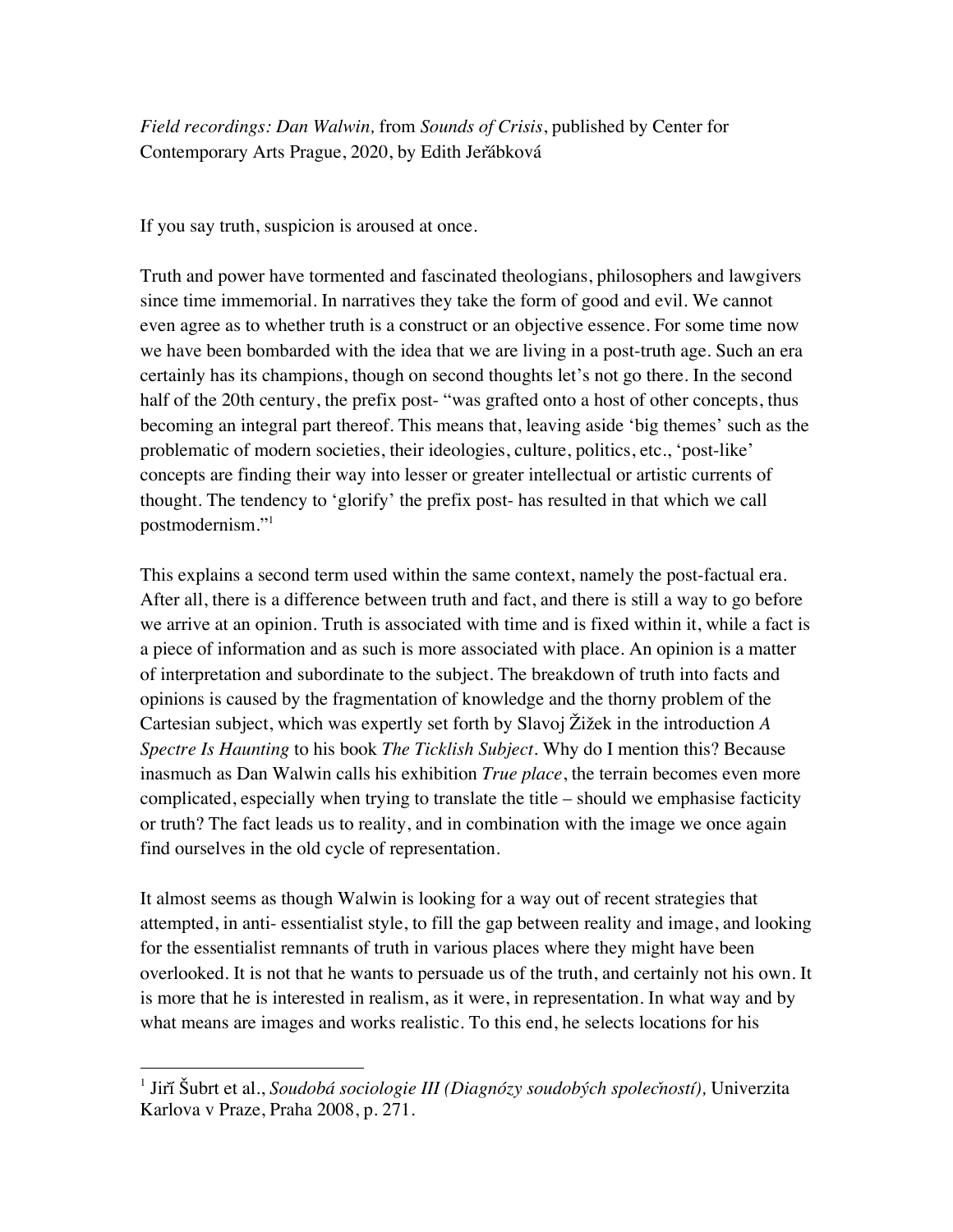videos with a particular quality, places that appear abandoned by modern society and yet contain details that seek to lead us somewhere. This is a kind of deceptive forensic method of field research into the terrain of our society and civilisation that is not visible and leaves behind it only traces, places that were used "once", strangely still, that we would like to leave to their slow pace. Perhaps it is this slow tempo that we would like to appropriate for ourselves. However, we should not fixate so much on the places themselves, even though we might speculate further as to whether these are urban wilds and non-places that age in specific ways, are generic and in which emotions take residence often linked with the concrete details referred to, sources of uncertain collective memories. It was perhaps the sheer range of these emotions that were the inspiration behind the title *True Place*, which could equally well refer to a love story, development project, spiritual journey, or financial plan.

The pneumatic sound of a machine sounds like gunfire, a highway and silence. A melody enters the trickle of running water for a moment. Pressurised water spray and a highly modified aggressive technical sound resemble shooting. Bells in the distance and the sound of a bird, a loud hum and a deafening bell, a physical experience as though we were standing in the bell tower itself. Field recordings, sound detectors, ASMR, electronic experiments and similar trends in contemporary music demonstrate its interest in the search for sounds that would point to our relationship with reality, and that reality is a place from which we may once again proceed and draw down, above all for affective experience. In his videos Walwin treats sound similarly to image – but this does not mean illustratively. Sound is not always a field or audio recording and the same is true of the image. Walwin has no interest in some kind of edgy originality. Individual sounds wax and wane, appear and are lost, interrupt and materialise, intertwine and are sustained according to what the audiovisual composition needs to retain its "force field".

Although the objects captured in the images and sounds possess their own qualities, it is primarily the film, object and somatic quality that maintain our interest with its compositional ingenuity, technological care and emotional range of videos and generic and precisely organised sculptural structures. Tension accumulates not only by means of the randomly moving sound, but also the intoxicated movement of the camera, and these jointly generate a dual sense of unease, alerting us to the uncertain atmosphere of the environment that we are observing from without and experiencing from within. In places it comes close to a hypnotic synergy. The image oscillates between viewer and artist, as though for a brief instant it ceases to be indexical. A viewer used to reading something in galleries is forced to think of the artist and asks him, at least in imagination, why and how. The viewer awaits an explanation in the image that never arrives, and yet she continues to wait, because the overall composition keeps her on standby.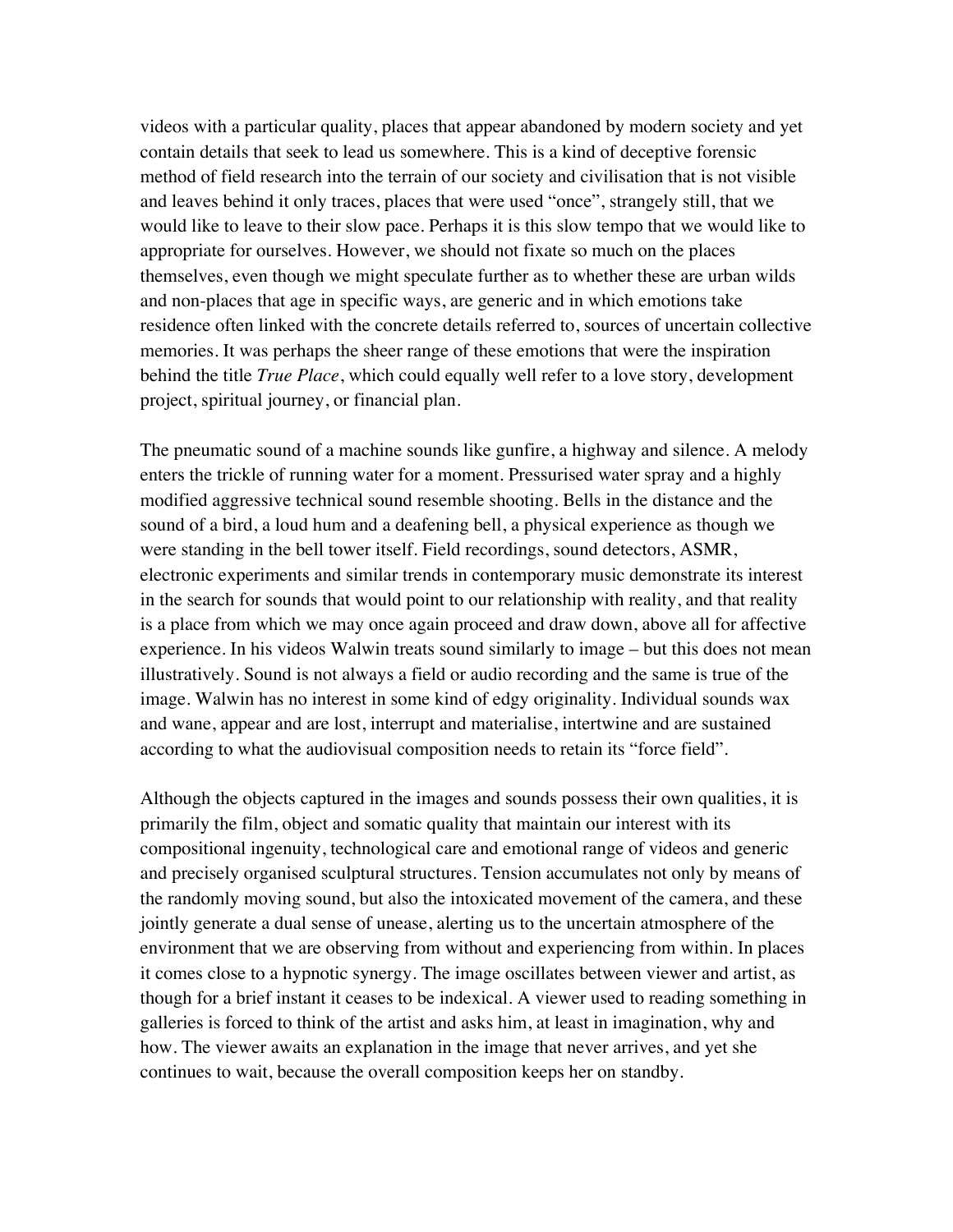Walwin created a similarly dramatic atmosphere in the gallery space itself by means of the exhibition architecture. He is interested in how video and sound operate, together, separately, and even deconstructed to their physical essence (light and darkness, silence and noise, and synaesthetically as dry and wet). The projection onto a huge panel automatically attracts attention, and the video automatically acts like a film. We are interested in what period of the film we find ourselves, and yet this is not important. The bench that underscores the film-theatre presentation is placed by a wall in the corner in such a way that it does not offer a good angle from which to view the film (or rather video). It is more like a sculpture, especially if we look at it with backs to the projection, in which case a distinct environment is created in the corner of the room and we automatically switch the projector for an industrial camera. This is an environment that could appear in one of Walwin's videos, though could also be a safe space where we are not being bombarded with visual inputs.

The sound accompanying the large video is powerful and dominates the entire gallery. The bells ring out through the gallery's arches as though from a church, and sometimes they coincide with the bell belonging to the Church of St. Anthony of Padua on Strossmayer Square not far from the gallery. The bell escapes the deafening sound and in the image grows smaller and wanders through the landscape as though in search of a place, marking something with its presence or leading us like a storyteller. Like a guide in a documentary film. Video images alternate with construction sites, apartment blocks bristling with satellites and the urban wilds (the Netherlands, Morocco, the internet). Walwin includes in the video a small exhibition of photographs, which seem as though they would like to reveal something to the investigative eye of the viewer.

The third site of intensity is the corner of the gallery, where the light of two monitors, one on top of the other on a metal truss, shines onto the wall. The viewer must lean against the wall in order to see the screens and follow the video. This installation appears as autonomous as the one in the far corner with the bench. The glow and shape of the monitors on the truss create the impression of technology. The close confrontation with the moving picture necessitates a specific form of interpretation, and the camera augments this physical experience. We perceive a strange realism in the way the camera is operated. It does not move randomly. It focuses and at times appears to be following something. It changes altitude and we have the sense that nothing is controlling it, neither human nor animal nor drone, but all of these things together. We imagine the ambiguous being behind the camera and for a moment we wonder if it might be some other form of intelligence. Repeatedly we ask about the reason for the shot in question – perhaps we should always ask this question in the case of all shots, images and films. The camera lingers on objects and situations and moves hither and thither, sometimes tracking objects, sometimes not. Shots repeat and yet seem different each time round. In the end,